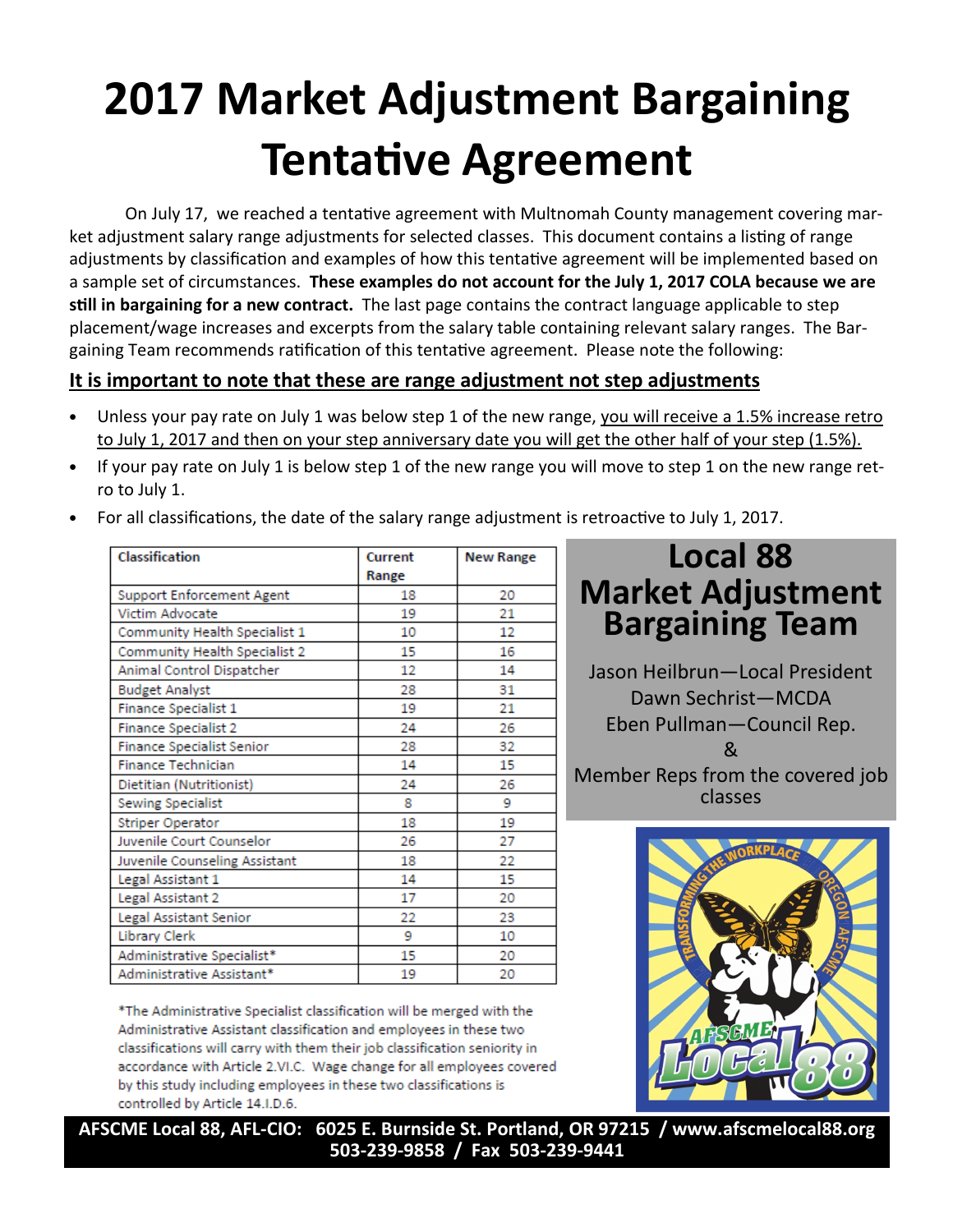### Support Enforcement Agent

| Range      |                           |                     |                 |                          |                   |       |       |                          |
|------------|---------------------------|---------------------|-----------------|--------------------------|-------------------|-------|-------|--------------------------|
| 1 O<br>ᅟᅩᅌ | Ως<br>nn.<br><b>LU.JJ</b> | 50<br>ີ 1<br>ر ر. 1 | $\sim$<br>----- | 22.88<br>$\mathbf{\sim}$ | E7<br>ົາ<br>، ت ب | 24.28 | 25.00 | --<br>າ⊏<br><u>29.11</u> |

#### SEA Range 18, 2016-2017 prior to this TA

### SEA Range 20 on July 1, 2017 after this TA

| Range    |                        |       |                    |       |       |                          |                         |       |
|----------|------------------------|-------|--------------------|-------|-------|--------------------------|-------------------------|-------|
| n۵<br>∠∪ | $\sim$ $\sim$<br>22.ZI | 22.88 | $ -$<br>ີ<br>، ت د | 24.28 | 25.00 | $-$<br>$- -$<br><u>.</u> | $\Gamma$<br>ንፍ<br>26.50 | 27.34 |

Example 1: An SEA at Step 1 on July 1, 2017 with an anniversary date of June 1 will move to Step 1 of Range 20 currently at \$22.21/hour retroactive to July 1, 2017. On June 1, 2018 they will move to Step 2 currently at - \$22.88/ hour.

Example 2: An SEA at Step 8 on July 1, 2017, with an anniversary date of April 1 will receive a 1.5% increase on their hourly rate of \$25.77 retroactive to July 1, 2017. On April 1, 2018 they will move to Step 7 of Range 20 currently at -\$26.50/hour.

Example 3: An SEA at Step 5 on July 1, 2017 with an anniversary date of September 1, will receive a 1.5% pay increase on their \$23.57 hourly rate retro to July 1, 2017. On September 1, 2017 they will move to Step 4 of Range 20 currently at - \$24.28/hour.

### Community Health Specialist 2

#### CHS 2 Range 15, 2016-2017 prior to this TA

| Range |                                               |                              |                 |       |                               |                      |       |       |
|-------|-----------------------------------------------|------------------------------|-----------------|-------|-------------------------------|----------------------|-------|-------|
| ᅩ     | $\sim$ $\sim$<br>$\sim$<br>าน<br><b>10.10</b> | $\sim$<br>۰α<br><b>10.10</b> | $\sim$<br>د ب ب | 20.95 | $\sim$<br>59<br><u> 21.JJ</u> | $\sim$<br>ີ<br>----- | 22.88 | ، ت ب |

#### CHS 2 Range 16 on July 1, 2017 after this TA

| Range        | -                                             |                 |       |                                   |                           |       |                  |       |
|--------------|-----------------------------------------------|-----------------|-------|-----------------------------------|---------------------------|-------|------------------|-------|
| "<br>∽<br>⊥∪ | $\overline{\phantom{a}}$<br>ч<br><b>19.79</b> | $\sim$<br>20.JJ | 20.95 | ςq<br><b>O</b> 4<br><u> 21.JJ</u> | $\sim$<br>$\sim$<br>22.21 | 22.88 | E7<br>ີ<br>، ت ے | 24.28 |

Example 1: A CHS 2 on Step 4 on July 1, 2017 with an anniversary date of November 1 will receive a 1.5% increase on their \$20.95 hourly wage retroactive to July 1, 2017. On November 1, 2017, they will move to Step 4 of Range  $16$ currently at \$21.59.

Example 3: A CHS 2 on Step 8 on July 1, 2017 with an anniversary date of January 1 will receive a 1.5% increase on their \$23.57 hourly wage retroactive to July 1, 2017. On January 1, 2018 they will move to Step 8 of Range 16 currently at - \$24.28/hour.

Example 4: A CHS 2 hired on July 15, 2017 at Step 1 of Range 15 (\$19.15/hour) will move to Step 1 of Range 16  $(S19.73/h$ our) retroactive to July 15, 2017. On July 15, 2018 they will advance to Step 2 of range 16 currently at \$20.33.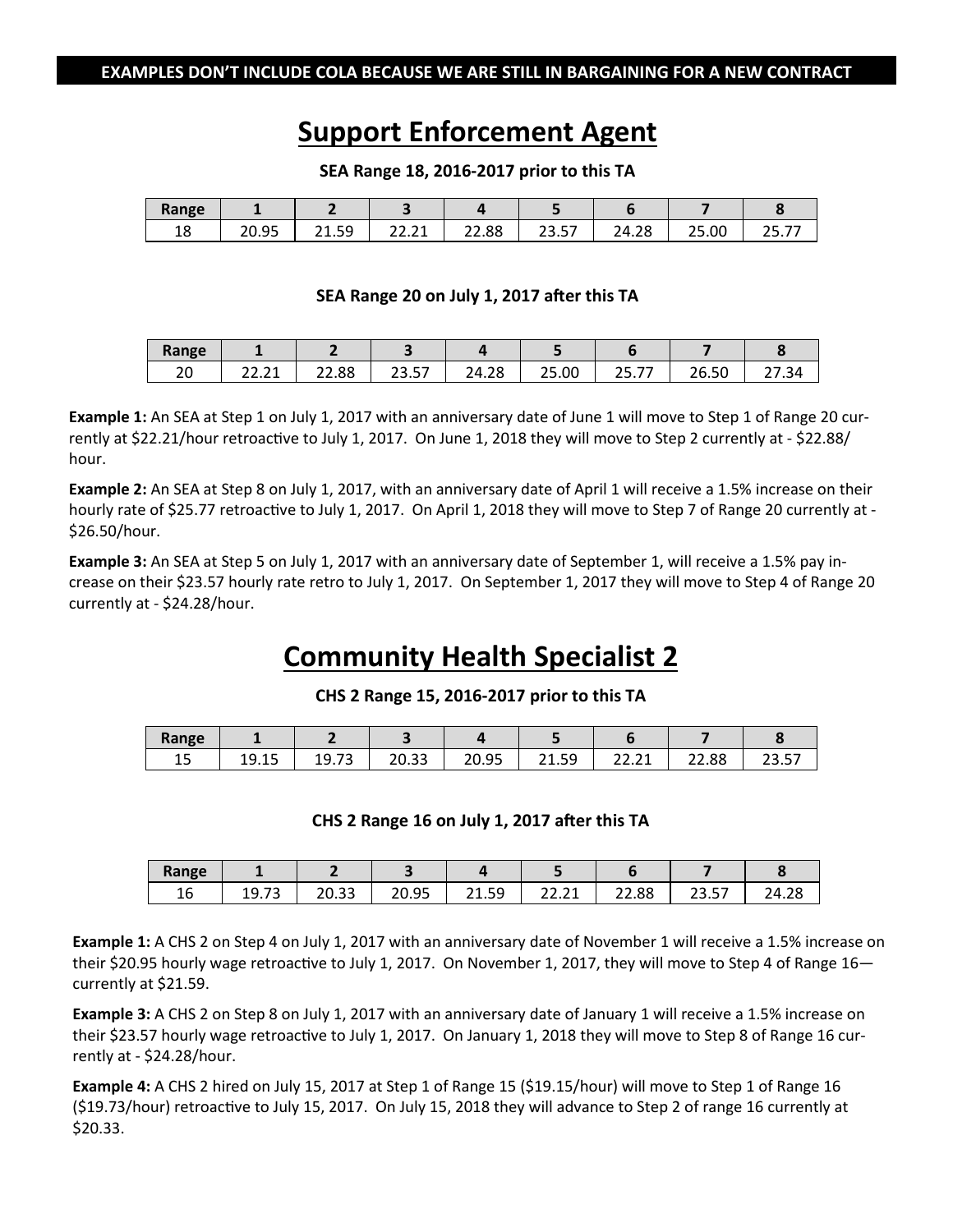### Juvenile Court Counselor

JCC Range 26 2016-2017 prior to this TA

| 26.50 | -54. | 28.15 | ٩Q<br>າຂູ<br>ر | 29.86 | $\overline{ }$<br>30.73 | $\sim$<br>31.69 | 32.60 |
|-------|------|-------|----------------|-------|-------------------------|-----------------|-------|

### JCC Range 27 on July 1 2017 after this TA

| ₹Δ<br>---- | 28.15<br>د ب | 28.99 | 29.86 | $\sim$<br>30.73 | GΩ<br>ີ 1<br>ວ⊥.ບວ | 32.60 | --<br><u>JJ.J1</u> |
|------------|--------------|-------|-------|-----------------|--------------------|-------|--------------------|

Example 1: A JCC who was at Step 8 on July 1, 2017 with an anniversary date of January 1 will receive a 1.5% increase on a \$32.60 hourly wage retroactive to July 1, 2017. On January 1, 2018 they will move to Step 8 of range 27 currently at \$33.57

Example 2: A JCC who was at Step 1 on July 1, 2017 with an anniversary date of March 1 will move to, Step 1 of Range 27 (\$27.34), retroactive to July 1, 2017. On March 1, 2018 they will have move to \$28.15 (Step 2).

**Example 3:** A JCC at Step 4 on July 1, 2017 with an anniversary date of August 1 will receive a 1.5% increase on a \$28.99 hourly wage retro to July 1, 2017. On August 1, 2017 they will move to Step 4 of Range 27 — currently at \$29.86.

### Budget Analyst

#### Budget Analyst Range 28, 2016-2017 prior to this TA

| 28.15 | 28.99 | 29.86 | $\sim$<br>30.73 | 31.69<br>21 | 32.60 | --<br>. | 34.61 |
|-------|-------|-------|-----------------|-------------|-------|---------|-------|

#### Budget Analyst Range 31 on July 1, 2017 after this TA

| 30.73 | 31.69 | 32.60 | 33.57 | 34.61 | 35.66 | 36.73 | כס דכ<br>ده. ، د |
|-------|-------|-------|-------|-------|-------|-------|------------------|

Example 1: A Budget Analyst at Step 8 on July 1, 2017 with an anniversary date of October 1 will receive a 1.5% pay increase to their \$34.61 hourly pay rate retroactive on July 1, 2017. On October 1, 2017, they will advance to Step 6 of Range 31 - currently at \$35.66.

Example 2: A Budget Analyst at Step 1 on July 1, 2017 with an anniversary date of August 1 will move to Step 1 of range 31, currently at \$30.73/hour retroactive to July 1, 2017. On August 1, 2017 they will advance to Step 2 - currently at \$31.69/hour.

Example 3: A Budget Analyst at Step 3 on July 1, 2017 with an anniversary date of December 1 will move to Step 1 of Range 31—currently at \$30.73. On December 1, 2017, they will move to Step 2 of Range 31—currently at \$31.69.